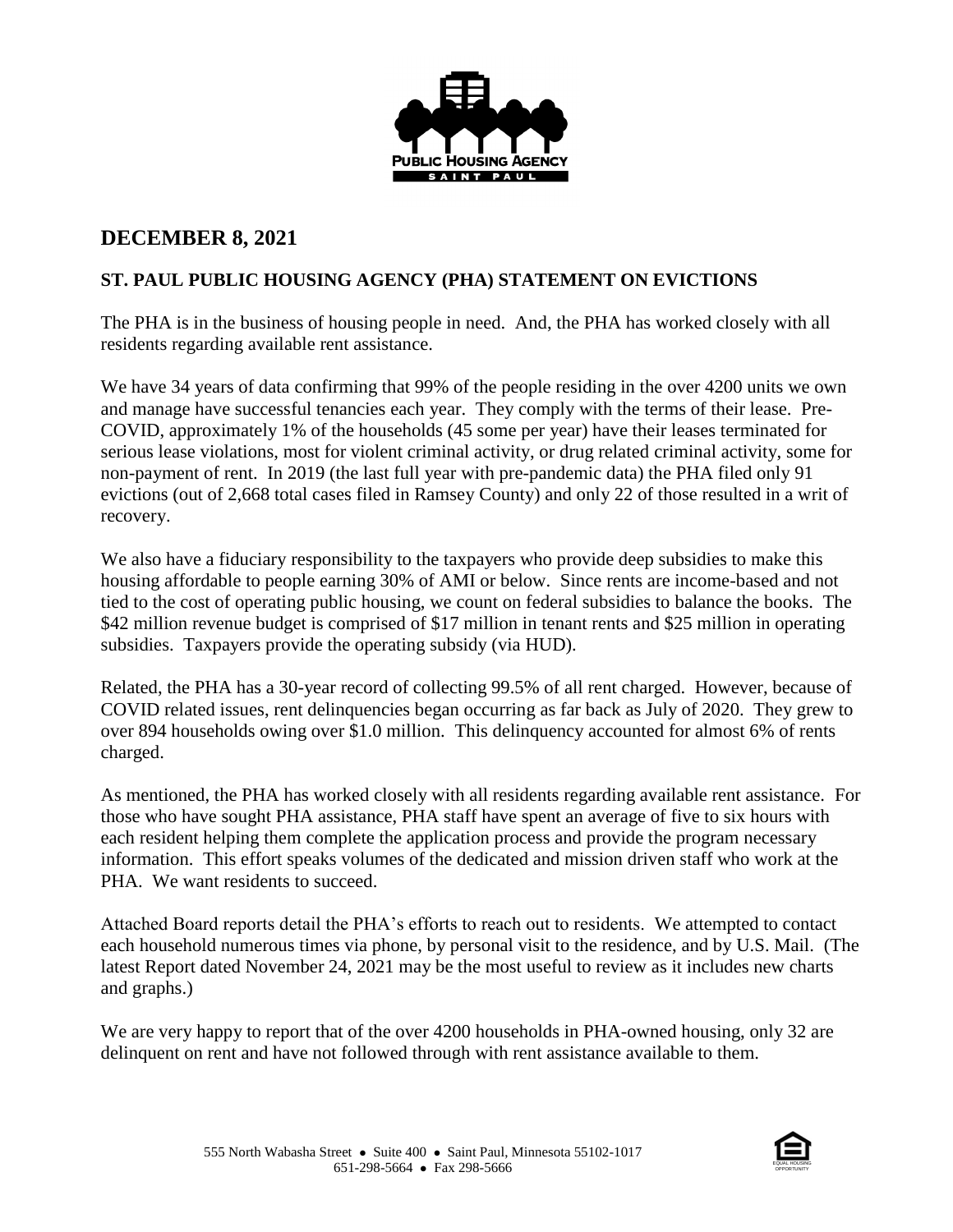So far PHA residents have received \$1,404,916 in rent assistance. PHA staff assisted all residents who needed assistance with their applications fill out the application for rent assistance.

Unfortunately, the PHA cannot waive any rent due to it. According to HUD, "PHAs are not permitted to directly pay tenant's rent or to offer debt forgiveness programs with CARES Act funds, public housing Operating or Capital Funds or HCV funds." Department of Housing and Urban Development, Centers for Disease Control and Prevention (CDC) Eviction Moratorium FAQs for HUD's Office of Public and Indian Housing 5 (2020). HUD has stated that during the COVID-19 pandemic, "Rent is still due during this time period and will accumulate if unpaid." U.S. Department of Housing and Urban Development, Addressing Tenant Concerns Regarding Rent and the Temporary Suspension of Evictions for Nonpayment of Rent (2020). "HUD does not authorize any PHA-sponsored amnesty or debt forgiveness programs." HUD PIH Notice 2018-18 issued on October 26, 2018 (addressing repayment agreements).

The 32 Evictions Actions filed represent those residents who are delinquent in rent AND ALSO have not applied for rental assistance that is readily available to them. They collectively owe the PHA a total of \$101,942. The PHA stands ready to assist each of these households in applications for rent assistance, but the household must apply for the assistance. The programs do not allow the PHA to apply for rent assistance on the resident's behalf.

The goal of the PHA is to have every resident who is behind or struggling to stay current on their rent signed up for one of the rent assistance programs and avoid eviction. To do that, residents must participate in the rent assistance program.

## **About the Saint Paul Public Housing Agency:**

The PHA administers federal rent subsidies that provide safe, affordable housing to more than 22,000 Saint Paul residents. Almost half of those residents live in the 4,273 affordable homes and apartments that the PHA owns and manages. The PHA also administers the federal rent subsidy program called "Housing Choice Vouchers", previously known as Section 8. The rental vouchers help over 5,000 households pay affordable rents in privately-owned apartments and rental homes.

The St. Paul PHA is a 31-consecutive year HUD designated high performer that owns and manages residential real estate currently valued at approximately \$756 million dollars. We achieve high marks in all operational indicators such as:

- $\bullet$  26<sup>th</sup> consecutive years of 99% occupancy,
- Collecting 99% of all rents,
- Completing approximately 21,755 [emergency  $6,573 +$  non-emergency  $15,182 = 21,755$  in FY 2021] maintenance work orders/year; emergencies in less than 24 hours; non-emergencies in average 15.84 days,
- In addition, we have a 31 year innovative community policing program, a prime reason why major crime rates in public housing developments are lower than citywide averages.
- Completed a 25 year homeownership program in 2014 that helped 300+ low-income families move from subsidized rental to homeownership, and
- Executed a community solar agreement in 2018 that provides 10 of our hi-rises 100% solar power for electricity while saving \$120,000 per year for 25 years.